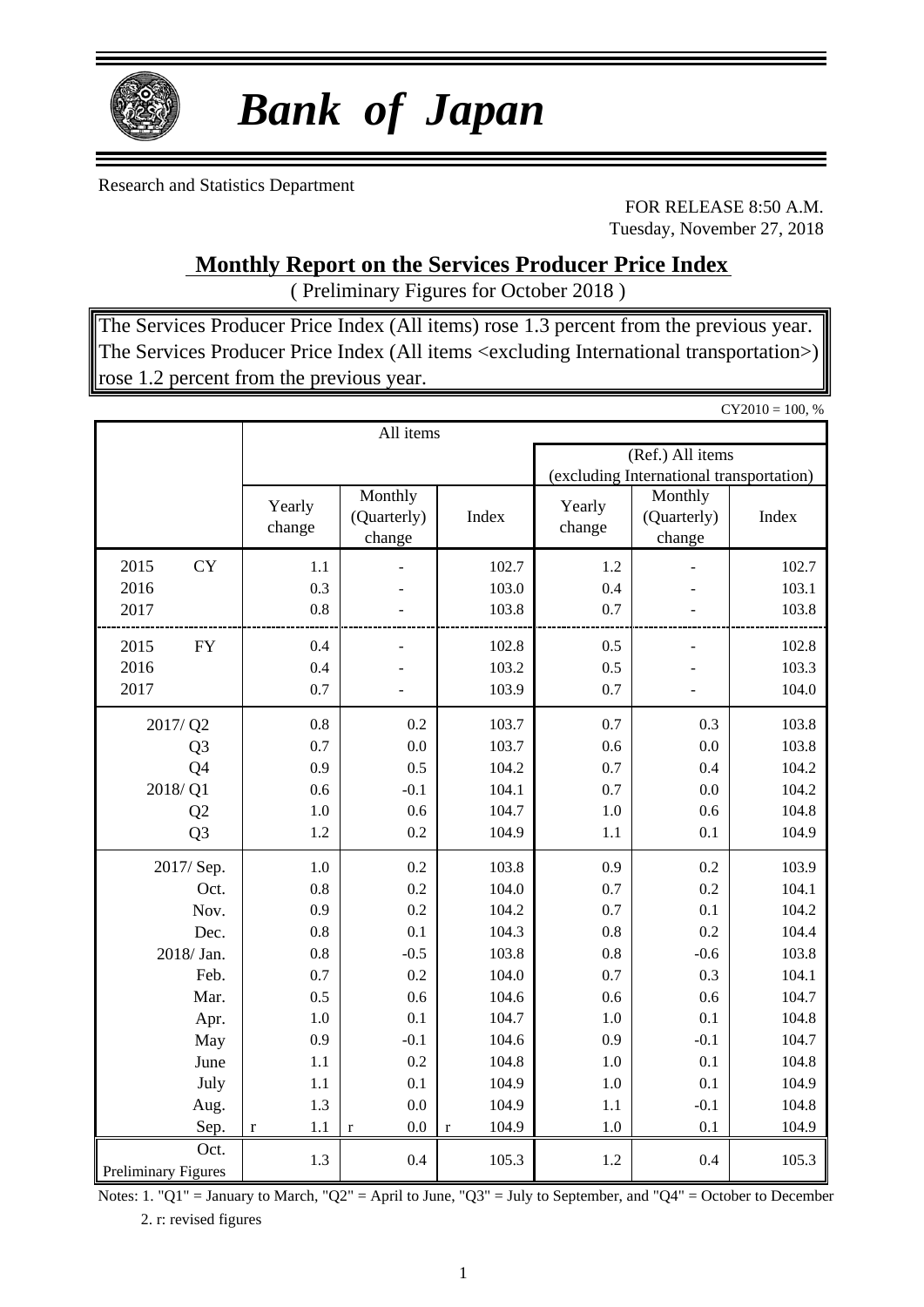(All items and the details contributing to the monthly differences of yearly changes)

| Services Producer Price Index | Yearly change (%) |      | Monthly<br>difference of                          |  |  |
|-------------------------------|-------------------|------|---------------------------------------------------|--|--|
|                               | Sep.              | Oct. | yearly changes<br>$(% \mathcal{L}_{0})$ (% point) |  |  |
| All items                     |                   | l .3 | 0.2                                               |  |  |

| Major groups · Subgroups |                      |                            | Yearly change (%)                               | Monthly<br>differences of<br>contribution | Items  |                               |                                                                                                                                            |
|--------------------------|----------------------|----------------------------|-------------------------------------------------|-------------------------------------------|--------|-------------------------------|--------------------------------------------------------------------------------------------------------------------------------------------|
|                          |                      |                            |                                                 | Sep.                                      | Oct.   | to yearly changes<br>(%point) |                                                                                                                                            |
|                          | Advertising services |                            | $-0.4$                                          | 1.6                                       | 0.13   |                               |                                                                                                                                            |
|                          |                      |                            | Television advertising                          | $-3.5$                                    | 0.9    | 0.10                          | Television advertising (spot advertising)                                                                                                  |
|                          |                      |                            | Newspaper advertising                           | 5.0                                       | 8.0    | 0.02                          | Newspaper advertising                                                                                                                      |
|                          |                      | up:                        | Other advertising services                      | 1.0                                       | 1.4    | 0.01                          | Free newspaper and magazine advertising                                                                                                    |
|                          |                      |                            | Internet advertising                            | -1.4                                      | $-0.4$ | 0.01                          | Internet advertising                                                                                                                       |
|                          |                      |                            | down: Magazine advertising                      | $-0.9$                                    | -4.2   | $-0.01$                       | Magazine advertising                                                                                                                       |
|                          |                      | Other services             |                                                 | 1.1                                       | 1.2    | 0.03                          |                                                                                                                                            |
|                          |                      |                            | Temporary employment agency<br>services         | 2.0                                       | 2.4    | 0.01                          | Help supply services (except Clerical support),<br>Clerical support supply services                                                        |
|                          |                      |                            | Security services                               | 3.4                                       | 4.3    | 0.01                          | Security services (except Alarm monitoring<br>services)                                                                                    |
|                          |                      | up:                        | Plant engineering                               | 1.6                                       | 2.1    | 0.01                          | Plant engineering                                                                                                                          |
| up:                      |                      |                            | Machinery repair and maintenance                | 0.2                                       | 0.3    | 0.01                          | Machinery repair and maintenance (except<br>Electric & electronic products)                                                                |
|                          |                      |                            | Civil engineering and architectural<br>services | 3.2                                       | 3.3    | 0.01                          | Architectural design services                                                                                                              |
|                          |                      | down:                      | Waste disposal                                  | 0.9                                       | 0.5    | $-0.01$                       | Domestic waste disposal                                                                                                                    |
|                          |                      |                            | Telemarketing                                   | -0.6                                      | -1.8   | $-0.01$                       | Telemarketing                                                                                                                              |
|                          |                      |                            | Transportation and postal activities            | 2.3                                       | 2.5    | 0.02                          |                                                                                                                                            |
|                          |                      | up:                        | Ocean freight transportation                    | 14.3                                      | 16.5   | 0.02                          | Ocean tankers*                                                                                                                             |
|                          |                      |                            | Leasing and rental                              | 0.3                                       | 0.6    | 0.02                          |                                                                                                                                            |
|                          |                      | Leasing<br>up:             |                                                 | 0.2                                       | 0.7    | 0.02                          | Communications equipment leasing, Leasing of<br>machinery and equipment for commercial and<br>other services, Industrial machinery leasing |
|                          |                      |                            | Real estate services                            | 1.2                                       | 1.3    | 0.01                          |                                                                                                                                            |
|                          |                      | Office space rental<br>up: |                                                 | 2.1                                       | 2.3    | 0.01                          | Office space rental (Tokyo area)                                                                                                           |
|                          |                      |                            | Information and communications                  | 0.7                                       | 0.6    | $-0.02$                       |                                                                                                                                            |
| down:                    |                      | down:                      | Software development                            | 1.9                                       | 1.8    | $-0.01$                       | Custom software                                                                                                                            |
|                          |                      |                            | Other information services                      | 0.6                                       | 0.4    | $-0.01$                       | System management and operation services                                                                                                   |

Notes: 1."Monthly differences of yearly changes" is obtained by subtracting yearly changes of last month from those of this month.

2. \* : "International transportation"

See the Note on page 4.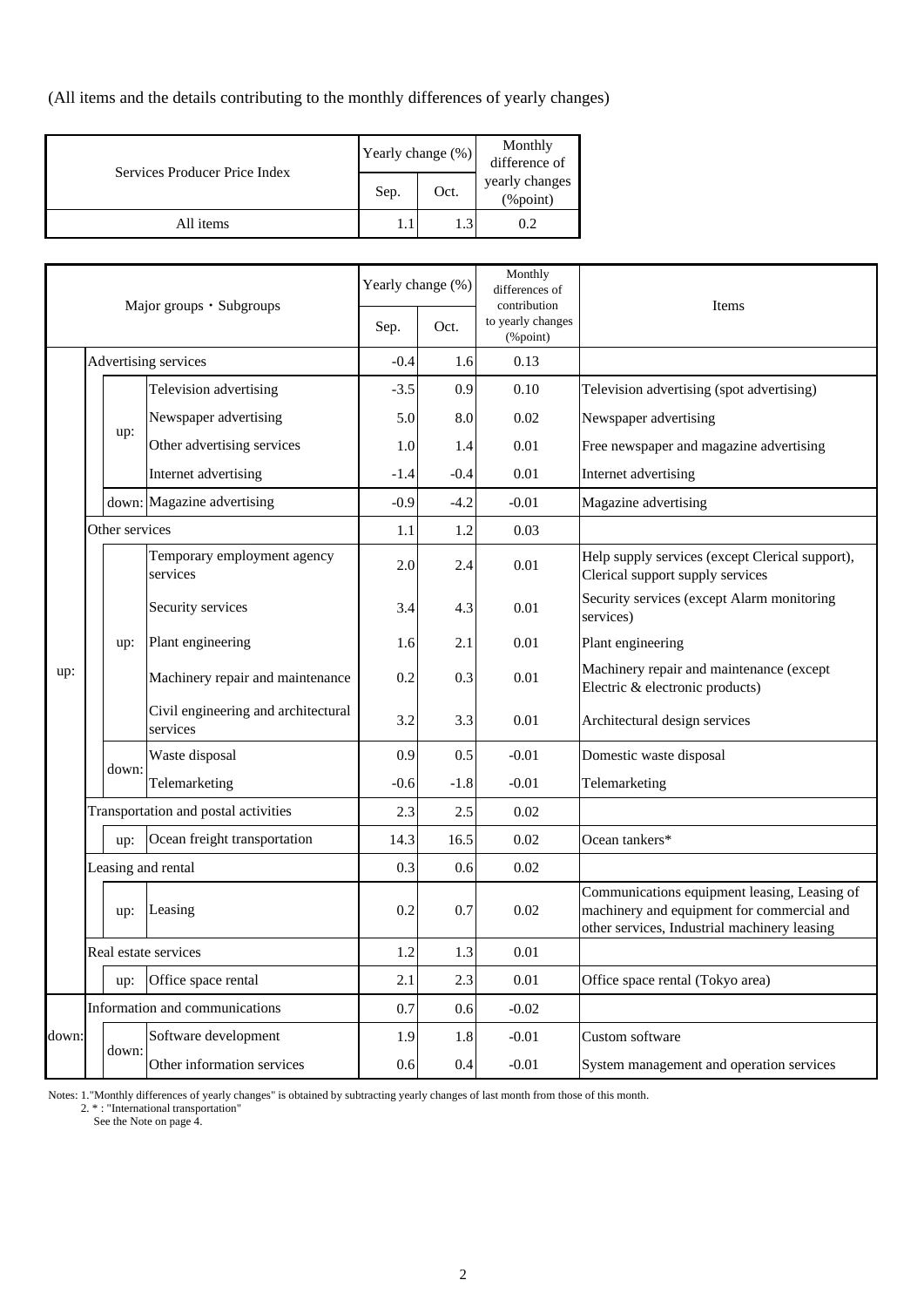### ( Preliminary Figures for October 2018 ) Services Producer Price Index

( Indexes of Major Groups and Subgroups ) CY2010 = 100, %

|                                                     | Weight  | Index | Previous<br>month         | Yearly<br>change | Previous<br>month       | Monthly<br>change | Previous<br>month       |
|-----------------------------------------------------|---------|-------|---------------------------|------------------|-------------------------|-------------------|-------------------------|
| All items                                           | 1,000.0 | 105.3 | r 104.9                   | 1.3              | 1.1<br>$\mathbf r$      | 0.4               | $0.0\,$<br>$\mathbf r$  |
| Finance and insurance                               | 44.3    | 105.0 | 104.9                     | 0.4              | 0.4                     | 0.1               | 0.1                     |
| Financial services                                  | 33.0    | 104.6 | 104.5                     | 0.5              | 0.5                     | 0.1               | 0.1                     |
| Property and casualty insurance services            | 11.3    | 106.4 | 106.2                     | 0.3              | 0.3                     | 0.2               | 0.0                     |
| Real estate services                                | 72.1    | 100.5 | $r$ 100.1                 | 1.3              | 1.2<br>$\mathbf r$      | 0.4               | $-0.2$<br>$\mathbf{r}$  |
| Office space rental                                 | 43.8    | 98.5  | 98.2                      | 2.3              | 2.1                     | 0.3               | $0.4\,$                 |
| Other space rental                                  | 28.3    | 103.6 | r 103.1                   | $-0.1$           | 0.1<br>$\mathbf{r}$     | 0.5               | $-1.1$<br>$\mathbf{r}$  |
| Transportation and postal activities                | 186.7   | 108.1 | 107.4                     | 2.5              | 2.3                     | 0.7               | $-0.6$                  |
| Railroad passenger transportation                   | 19.9    | 103.1 | 102.4                     | 0.0              | 0.0                     | 0.7               | $-1.3$                  |
| Road passenger transportation                       | 10.6    | 109.9 | 109.0                     | $-0.2$           | 0.2                     | 0.8               | $-0.3$                  |
| Water passenger transportation                      | 0.4     | 100.5 | 100.2                     | 1.5              | 1.2                     | 0.3               | $0.4\,$                 |
| International air passenger transportation          | 1.8     | 107.8 | 107.3                     | 10.9             | 7.8                     | 0.5               | $-3.0$                  |
| Domestic air passenger transportation               | 5.9     | 106.0 | 107.4                     | 2.1              | 2.9                     | $-1.3$            | $-11.7$                 |
| Railroad freight transportation                     | 0.9     | 106.1 | 104.9                     | 1.8              | 0.6                     | 1.1               | 1.3                     |
| Road freight transportation                         | 76.2    | 111.1 | 110.5                     | 3.3              | 3.5                     | 0.5               | $0.0\,$                 |
| Ocean freight transportation                        | 6.7     | 113.2 | 106.4                     | 16.5             | 14.3                    | 6.4               | 0.9                     |
| Coastal and inland water freight transportation     | 5.3     | 110.1 | r 108.9                   | $8.0\,$          | 7.1<br>$\mathbf{r}$     | 1.1               | 0.2<br>$\mathbf{r}$     |
| Marine cargo handling                               | 8.6     | 98.5  | 98.5                      | 0.3              | 0.3                     | 0.0               | $0.0\,$                 |
| International air freight transportation            | 1.0     | 111.0 | 108.5                     | 13.6             | 15.8                    | 2.3               | 0.7                     |
| Domestic air freight transportation                 | 0.5     | 105.0 | 101.8                     | 2.8              | 0.0                     | 3.1               | $-0.6$                  |
| Warehousing and storage                             | 15.0    | 101.3 | 101.3                     | 0.0              | 0.0                     | 0.0               | 0.0                     |
| Packing for freight                                 | 8.0     | 100.7 | 100.7                     | 0.2              | 0.2                     | 0.0               | $0.0\,$                 |
| Toll roads                                          | 10.3    | 115.1 | 115.1                     | 0.0              | 0.0                     | 0.0               | $0.0\,$                 |
| Services relating to water transport                | 0.3     | 98.7  | 98.7                      | 0.0              | 0.0                     | 0.0               | $0.0\,$                 |
| Airport & air traffic control and services relating | 4.5     | 102.7 | 102.7                     | $-0.3$           | $-0.3$                  | 0.0               | 0.0                     |
| to air transport                                    |         |       |                           |                  |                         |                   |                         |
| Postal activities                                   | 10.8    | 110.0 | 110.0                     | 0.0              | 0.0                     | 0.0               | $0.0\,$                 |
| Information and communications                      | 237.8   | 100.8 | 100.8                     | 0.6              | 0.7                     | 0.0               | $0.0\,$                 |
| Fixed telecommunications services                   | 33.3    | 101.5 | 101.6                     | $-0.1$           | 0.0                     | $-0.1$            | $0.0\,$                 |
| Mobile telecommunications services                  | 17.9    | 82.9  | 82.9                      | 0.0              | 0.0                     | 0.0               | $0.0\,$                 |
| Access charges                                      | 6.0     | 73.0  | 73.0                      | 2.2              | 2.2                     | 0.0               | 0.0                     |
| <b>Broadcasting services</b>                        | 3.3     | 99.9  | 99.9                      | $-0.1$           | $-0.1$                  | 0.0               | $0.0\,$                 |
| Software development                                | 79.8    | 106.6 | 106.8                     | 1.8              | 1.9                     | $-0.2$            | $\overline{0.1}$        |
| Other information services                          | 70.5    | 100.0 | 100.2                     | $0.4\,$          | 0.6                     | $-0.2$            | $0.0\,$                 |
| Internet based services                             | 9.2     | 95.3  | 91.4<br>$\mathbf r$       | $-5.4$           | $-5.9$<br>$\mathbf r$   | 4.3               | $-1.5$<br>$\mathbf{r}$  |
| Newspapers                                          | 4.9     | 106.3 | 106.3                     | 2.5              | 2.5                     | 0.0               | $0.0\,$                 |
| Publishing                                          | 12.9    | 107.5 | 107.5                     | $0.4\,$          | 0.4                     | 0.0               | $0.0\,$                 |
| Leasing and rental                                  | 60.7    | 95.3  | 95.2<br>$\mathbf r$       | 0.6 r            | 0.3                     | 0.1               | 0.3<br>$\mathbf r$      |
| Leasing                                             | 48.7    | 91.6  | 91.5                      | 0.7              | $0.2\,$                 | 0.1               | 0.3                     |
| Rental                                              | 12.0    | 110.2 | $r$ 110.5                 | 0.6 <sub>1</sub> | 1.0<br>$\mathbf r$      | $-0.3$            | $0.5\,$<br>$\mathbf{r}$ |
| Advertising services                                | 63.4    | 109.5 | 106.7                     | 1.6              | $-0.4$                  | 2.6               | 4.3                     |
| Television advertising                              | 20.2    | 117.0 | 109.1                     | 0.9              | $-3.5$                  | 7.2               | 8.3                     |
| Newspaper advertising                               | 8.7     | 107.6 | 104.5                     | 8.0              | 5.0                     | 3.0               | 10.3                    |
| Magazine advertising                                | 3.9     | 86.0  | 88.6                      | $-4.2$           | $-0.9$                  | $-2.9$            | $-1.3$                  |
| Leaflet advertising                                 | 7.2     | 104.7 | 104.7                     | 0.6              | 0.6                     | 0.0               | $0.0\,$                 |
| Internet advertising                                | 6.8     | 115.0 | 115.7                     | $-0.4$           | $-1.4$                  | $-0.6$            | 1.3                     |
| Other advertising services                          | 16.6    |       | $106.6 \mid r \mid 106.2$ | 1.4              | $1.0\,$<br>$\mathbf{r}$ | 0.4               | 0.8                     |

Note: r: revised figures (Continued on the following page)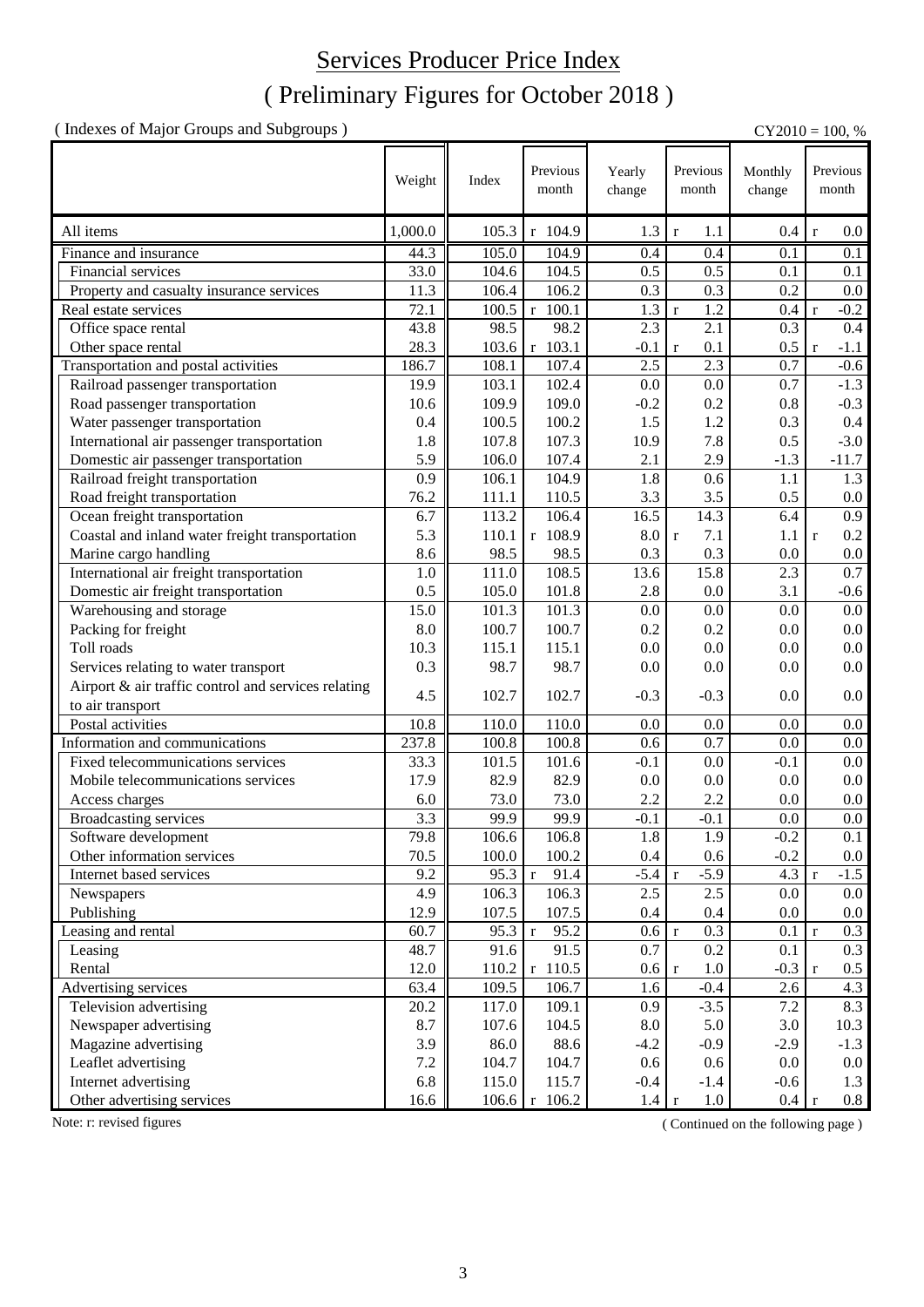#### ( Indexes of Major Groups and Subgroups ) CY2010 = 100, %

|                                                         | Weight | Index | Previous<br>month | Yearly<br>change | Previous<br>month   | Monthly<br>change | Previous<br>month      |
|---------------------------------------------------------|--------|-------|-------------------|------------------|---------------------|-------------------|------------------------|
| Other services                                          | 335.0  | 109.1 | 108.9             | 1.2              | 1.1                 | 0.2               | $-0.4$                 |
| Sewage disposal                                         | 7.4    | 104.2 | 104.2             | 0.0              | 0.0                 | 0.0               | $0.0\,$                |
| Waste disposal                                          | 18.4   | 115.5 | 115.5             | 0.5              | 0.9                 | 0.0               | $0.0\,$                |
| Motor vehicle repair and maintenance                    | 25.5   | 104.8 | 104.8             | 0.1              | 0.1                 | 0.0               | $0.0\,$                |
| Machinery repair and maintenance                        | 38.3   | 104.6 | 104.4             | 0.3              | 0.2                 | 0.2               | $0.0\,$                |
| Legal and accounting services                           | 43.7   | 101.4 | 101.4             | $-0.1$           | $-0.1$              | 0.0               | $0.0\,$                |
| Other professional services                             | 3.0    | 102.8 | 102.8             | $-0.6$           | $-0.6$              | $0.0\,$           | $0.0\,$                |
| Civil engineering and architectural services            | 27.6   | 130.0 | 129.4             | 3.3              | 3.2                 | 0.5               | 0.2                    |
| Plant engineering                                       | 19.2   | 110.5 | $r$ 109.4         | 2.1              | 1.6<br>$\mathbf{r}$ | 1.0               | $-0.3$<br>$\mathbf{r}$ |
| Other technical services                                | 12.6   | 99.2  | 99.3              | 0.2              | 0.3                 | $-0.1$            | 0.1                    |
| Employment services                                     | 3.1    | 124.3 | $r$ 125.0         | 1.6              | 2.1<br>$\mathbf{r}$ | $-0.6$            | 1.4<br>$\mathbf{r}$    |
| Temporary employment agency services                    | 46.9   | 111.2 | r 110.6           | 2.4              | 2.0<br>$\mathbf{r}$ | $0.5\,$           | 0.1<br>$\mathbf{r}$    |
| Training and development services                       | 3.0    | 107.2 | 107.2             | 0.0              | 0.0                 | 0.0               | $0.0\,$                |
| Building maintenance                                    | 35.9   | 100.6 | 100.6             | 1.6              | 1.6                 | 0.0               | $0.0\,$                |
| Security services                                       | 14.9   | 111.6 | 110.6             | 4.3              | 3.4                 | 0.9               | $0.0\,$                |
| Telemarketing                                           | 5.2    | 101.0 | 102.3             | $-1.8$           | $-0.6$              | $-1.3$            | $0.0\,$                |
| Hotels                                                  | 13.9   | 133.6 | 134.0             | 0.5              | 0.5                 | $-0.3$            | $-6.4$                 |
| Meal services for schools, hospitals, and nursing homes | 8.0    | 105.2 | 105.2             | 0.4              | 0.4                 | 0.0               | $0.0\,$                |
| Laundry services                                        | 8.4    | 103.0 | 103.0             | 0.5              | 0.5                 | $0.0\,$           | $0.0\,$                |

Note: r: revised figures

#### ( References and Reference Indexes ) CY2010 = 100, %

| Weight                                   | Index | Previous<br>month | Yearly<br>change | Previous<br>month | Monthly<br>change | Previous<br>month |
|------------------------------------------|-------|-------------------|------------------|-------------------|-------------------|-------------------|
| 989.9                                    | 105.3 | 104.9             | 1.2              | 1.0               | 0.4               | 0.1               |
| 176.6                                    | 107.9 | 107.5             | 1.8              | 1.8               | 0.4               | $-0.6$            |
| 10.1                                     | 111.5 | 106.7             | 14.1             | 12.3              | 4.5               | 0.1               |
|                                          |       |                   |                  |                   |                   |                   |
| Ocean freight transportation (Yen basis) |       |                   | 19.2             | 14.9              | 11.9              | $-0.3$            |
|                                          | 93.5  | 92.0              | 6.6              | 6.9               | 1.6               | 1.0               |
|                                          |       | 107.2             | 95.8             |                   |                   |                   |

Note: "International transportation" consists of the following 8 items:

"International air passenger transportation (to/from North America),"

"International air passenger transportation (to/from Europe),"

"International air passenger transportation (to/from Asia)," "Ocean liners," "Ocean tramp steamers," "Ocean tankers,"

"International air freight transportation," and "International mail services."

#### ( Developments in Price Index )